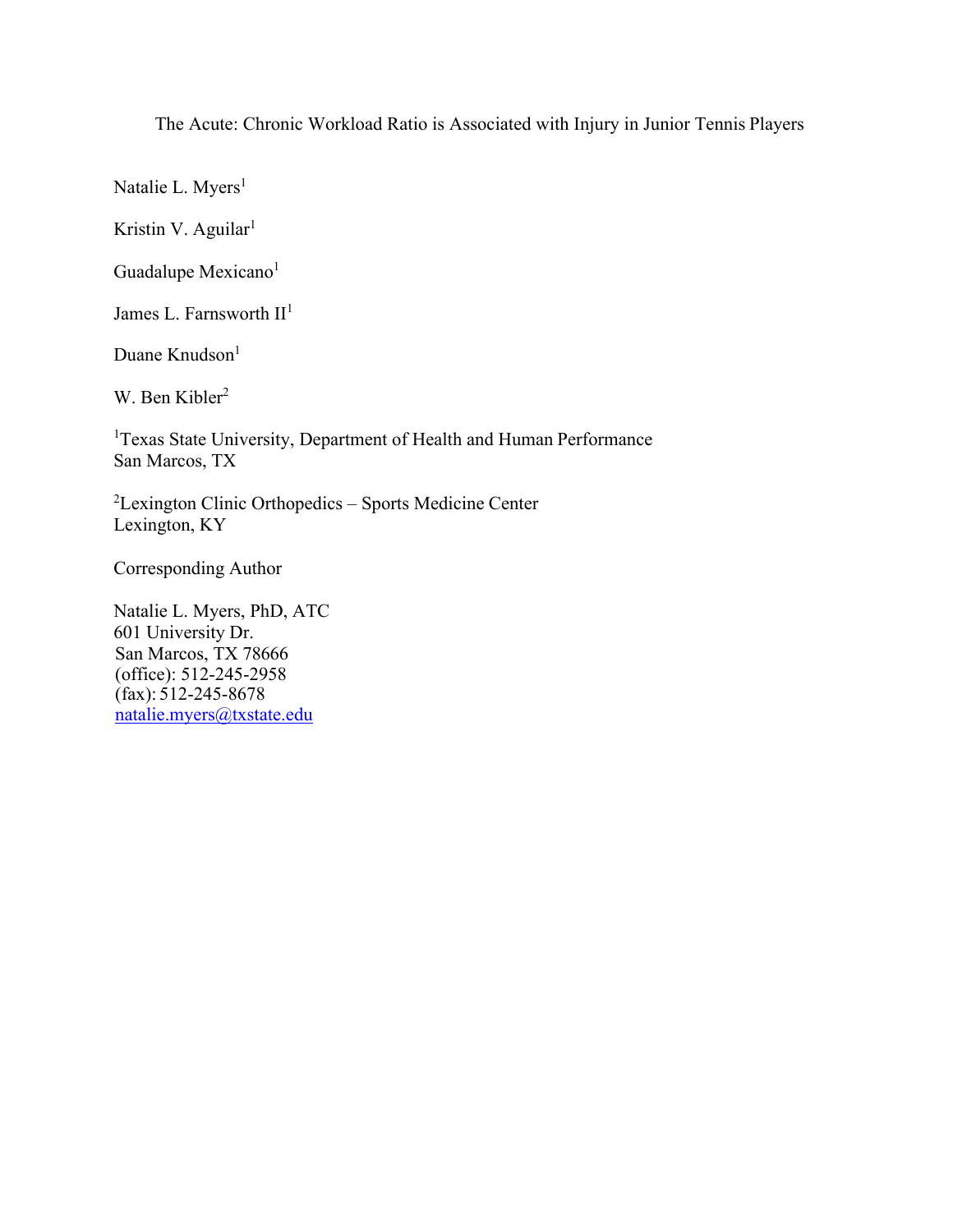#### Abstract

**Purpose**: Session rate of perceived exertion (sRPE) is used to track internal training/competition load in athletes using a metric known as the acute to chronic workload ratio (ACWR). Research reported on team sports have determined that if the acute load is higher than the chronic load athletes are likely to sustain injury. No studies, however, have attempted to investigate internal load and injury in a tennis population despite the rigorous training loads. Therefore, thepurpose of this study was to investigate if sRPE ACWR is associated with injury in junior tennis players over a 7-month time period. **Methods**: Forty-two junior tennis players were recruited to participate, 26 were included in the final analysis. Players provided a rating of RPE as an estimate of training intensity every day after training/match sessions. Session RPE, a measure of internal and external training load was calculated by multiplying the training/match sessionRPE by the session duration in minutes. Players self-reported all injuries. The ACWR wasthe primary independent variable. Acute load was determined as the total sRPE for one week, while a 4-week rolling average sRPE represented chronic load. **Results**: Seventeen players sustained injuries. The model indicated that ACWR from the previous week  $(p<0.001)$  and previous injury history ( $p=0.003$ ) were significant predictors of injury the following week. In the week preceding injury, the average ACWR was 1.57 (SD 0.90). **Conclusion**: Injured players had on average 1.5 times more training load in the past week compared to the previous 4 weeks. Majority of players that went on to sustain an injury were not prepared for the load endured. These results were similar to previous studies investigating ACWR where an acute increase in load was associated with increased injury risk.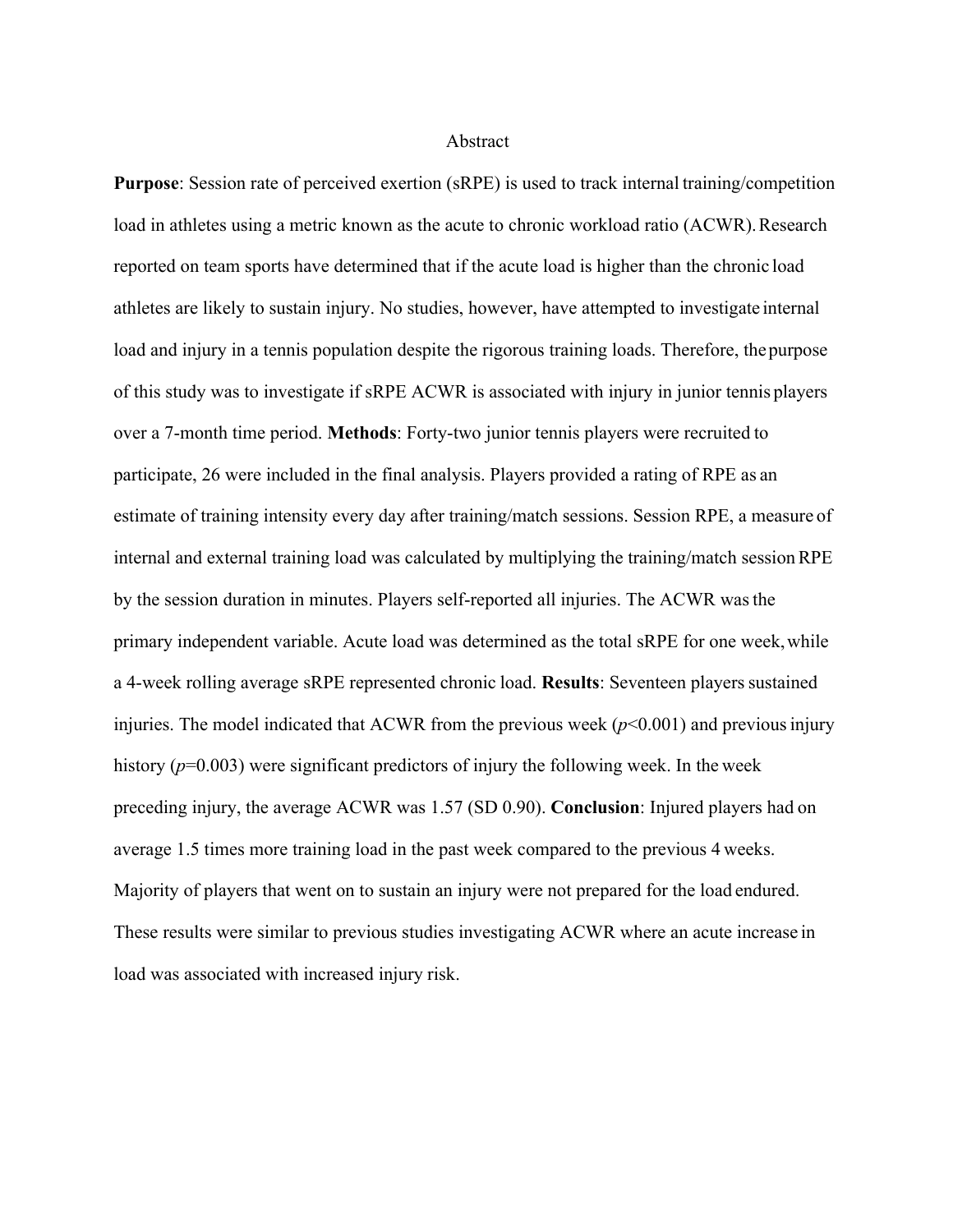Key Words: session rate of perceived exertion, internal and external load, training load, and relative load

### Introduction

It is not uncommon for intermediate and advanced junior tennis players(Universal Tennis Rating:5-11) to compete and practice year-round. These players often train, practice, and compete 5-6 days a week. Aside from practice and conditioning, tournament schedules may lend themselves to players participating in up to 10 matches, depending on the player's progress throughout the tournament (1). Therefore, a junior tennis player's schedule can lead to rigorous training and competition loads that stress the body. This stress may be detrimental to the health of the athlete and lead to injury if adequate monitoring, management, recovery, and rest are not implemented (2). Epidemiology studies have reported that lower extremity injuries (31-67%) are the most common in tennis followed by upper extremity injuries (20-49%). The ankle and thigh and the elbow and shoulder are the most frequently injury parts of the lower and upperextremity, respectively. (3)

In the sports medicine literature, two different types of training and competition load are commonly discussed: external and internal load. It is important to note that these load definitions are different from the Standard International (SI) System of Units meaning of "load" used in physics and engineering. External workload describes any external training stimulus applied to an athlete that is independent of a physiological response (4). Examples of external load include, but are not limited to, distance covered, frequency of training/competition (days, week, month), and duration of training/competition (second, minutes, hours) (2). Frequency and duration have been investigated as potential risk factors for injury within a tennis population. Athletes are 3 times more likely to medically withdraw if players participate in greater than or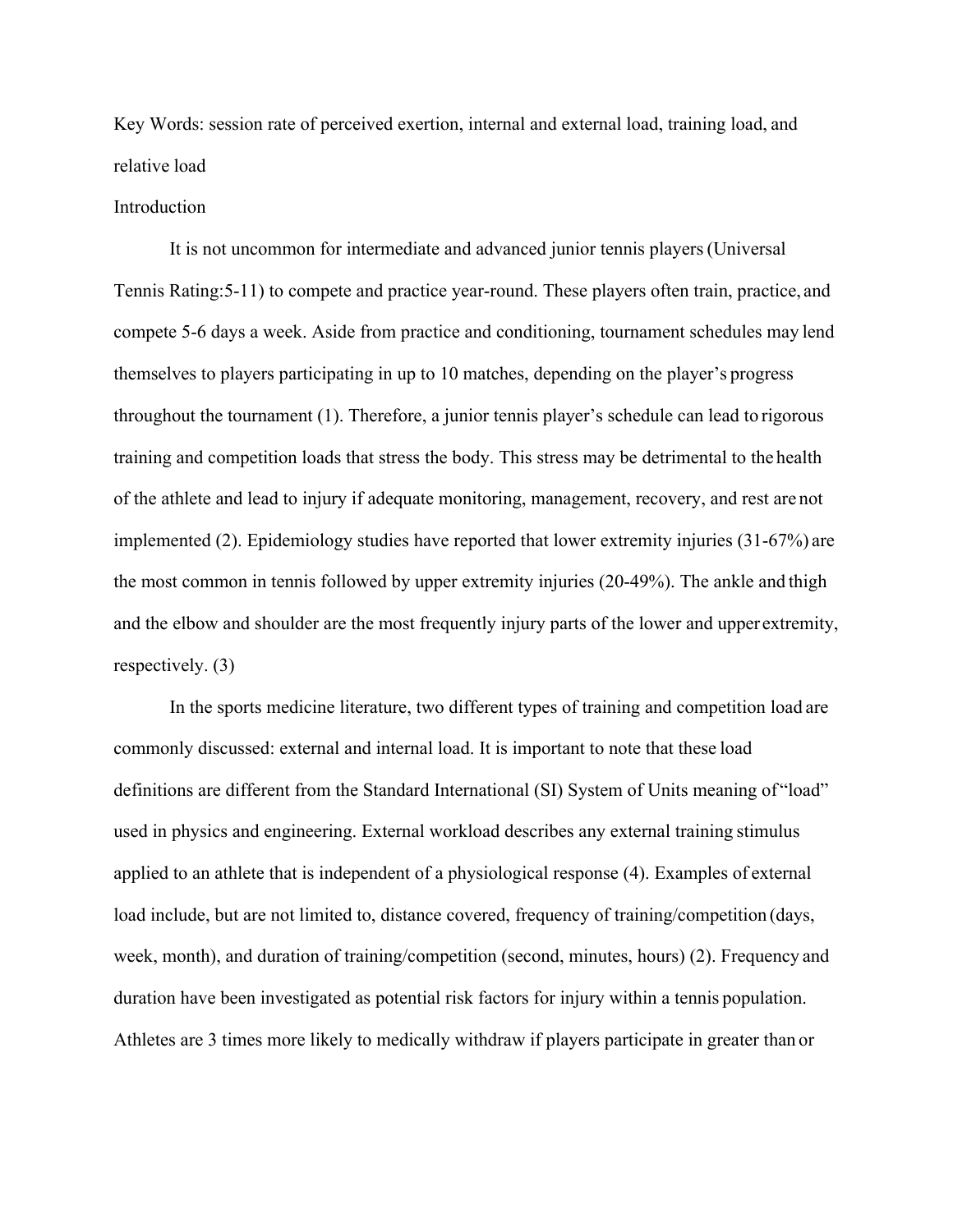equal to 5 matches during a tournament (1). One prospective study identified that injured junior players participate in 5 more hours of singles per week than non-injured players (5). In addition to these external load risk factors, sports medicine researchers have also been investigating how internal load plays a role in injury.

Internal load describes a player's physiological or psychological response to an external training or competition stimulus (4). Examples of internal load often include perception of effort, heart rate, and sleep inventories (2). Perception of effort is often quantified with a rating of perceived exertion (RPE) and is a commonly used metric due to ease of application (6). During competitive tennis, advanced players have reported RPE ranging between 5 and 8 on a 0- 10 scale (7). A common variation of RPE investigated in the literature is session rate of perceived exertion ((sRPE), sRPE = duration\*RPE) (8). Session RPE has been validated against heart rate during a variety of types of exercise training in a variety of physical active populations(8,9). This metric has been used in many training load studies; (10-13) however, no study has determined the relationship between sRPE and injury within a tennis population.

Training load can be assessed two different ways: absolute and relative. Absolute training loads are the sum of a particular domain of training over a specified time periodwhile relative loads assess the rate or history of load application (6). Banister and colleagues(14) introduced relative loads by addressing an athletes state of fatigue (acute load) to his or herstate of fitness, operationalized as the chronic load. To help quantify this concept the acute:chronic workload ratio (ACWR) has been investigated (15). The ACWR is a method that can be used to quantify and monitor patterns in load to help assess an athlete's level of readiness to train and compete in sports.(16) The ratio examines acute (most recent week) training load to the chronic (2-6 week) training load (16). Research conducted on various sports, such as rugby players and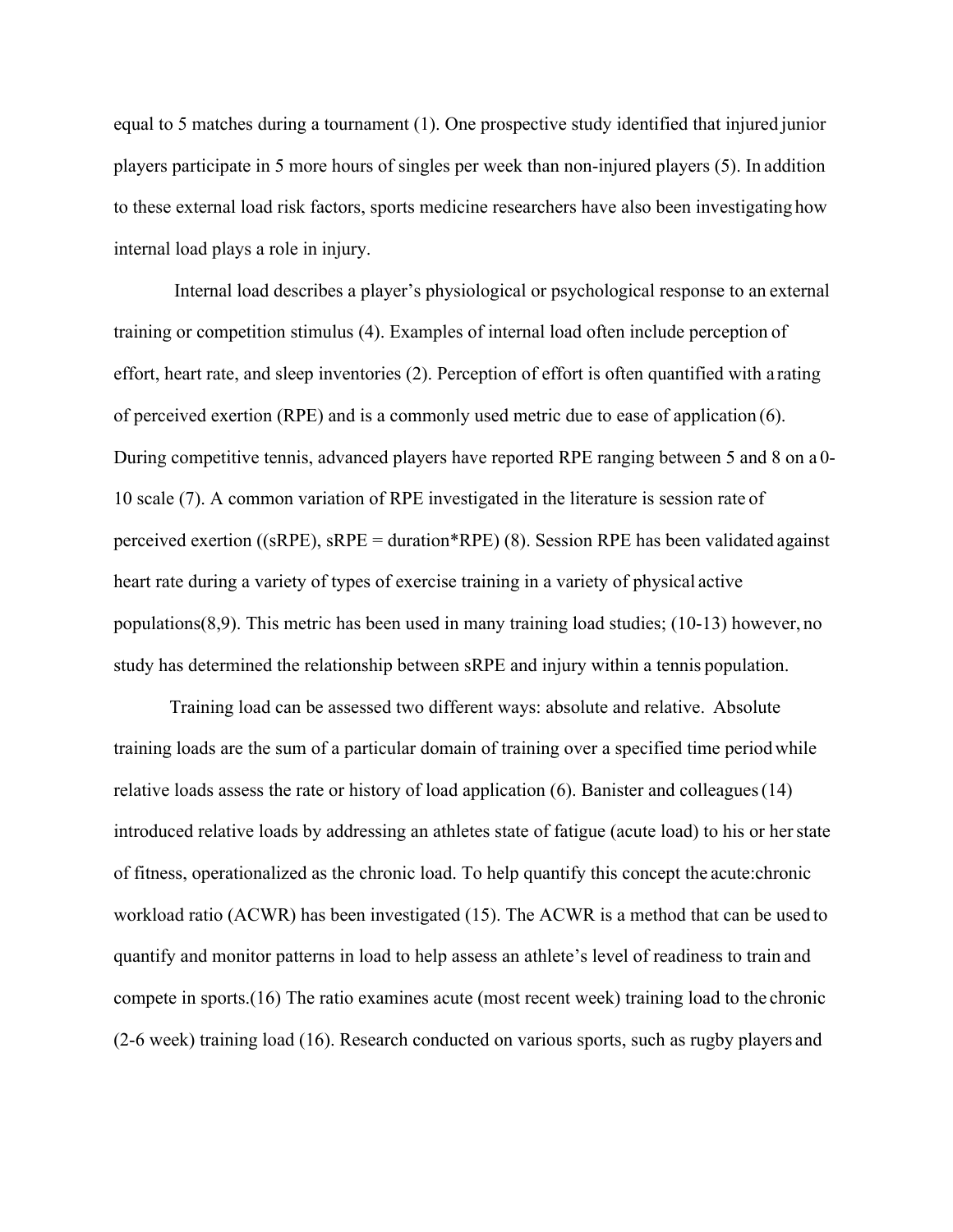European football players, have determined if the acute load is higher than the chronic load (ACWR >1.3) athletes are almost twice more likely to sustain injury than athletes with lower ACWRs (12,15).

Previous research has examined descriptive data on external loads in elite level tennis players (17-19). However, incorporating a measure of internal load should be investigated, as sRPE has been shown to be twice as predictive of injury compared to external load in cricket bowlers (10). Therefore, the purpose of this research is to investigate if sRPE ACWR is associated with injury in junior tennis players over a 7-month time period. It was hypothesized that high sRPE ACWR from the previous training week would be associated with injury the following week.

## Methods

#### *Participants*

Forty-two junior advanced tennis players were recruited from one tennis academy in Austin, Texas. Players provided written informed consent (or assent with guardian consent, where applicable) to participate in this study, which was approved by Texas State University's Institutional Review Board. Thirty-one athletes (21 males & 10 females; 14 (2) years, height 170 (115) cm, and 59 (12) kg.) successfully completed all aspects of the study, andwere prospectively followed for 31 consecutive weeks. Athlete sex and demographic data are presented in Table 1. All data were collected between May and December 2018. Players were included in this study if: (1) participated in tennis at least three times a week; (2) ranged in age between 9 and 18; (3) participated in sectional, regional, or national tournaments; and (4) had no injuries at the time of enrollment that influenced tennis participation. Players were excluded if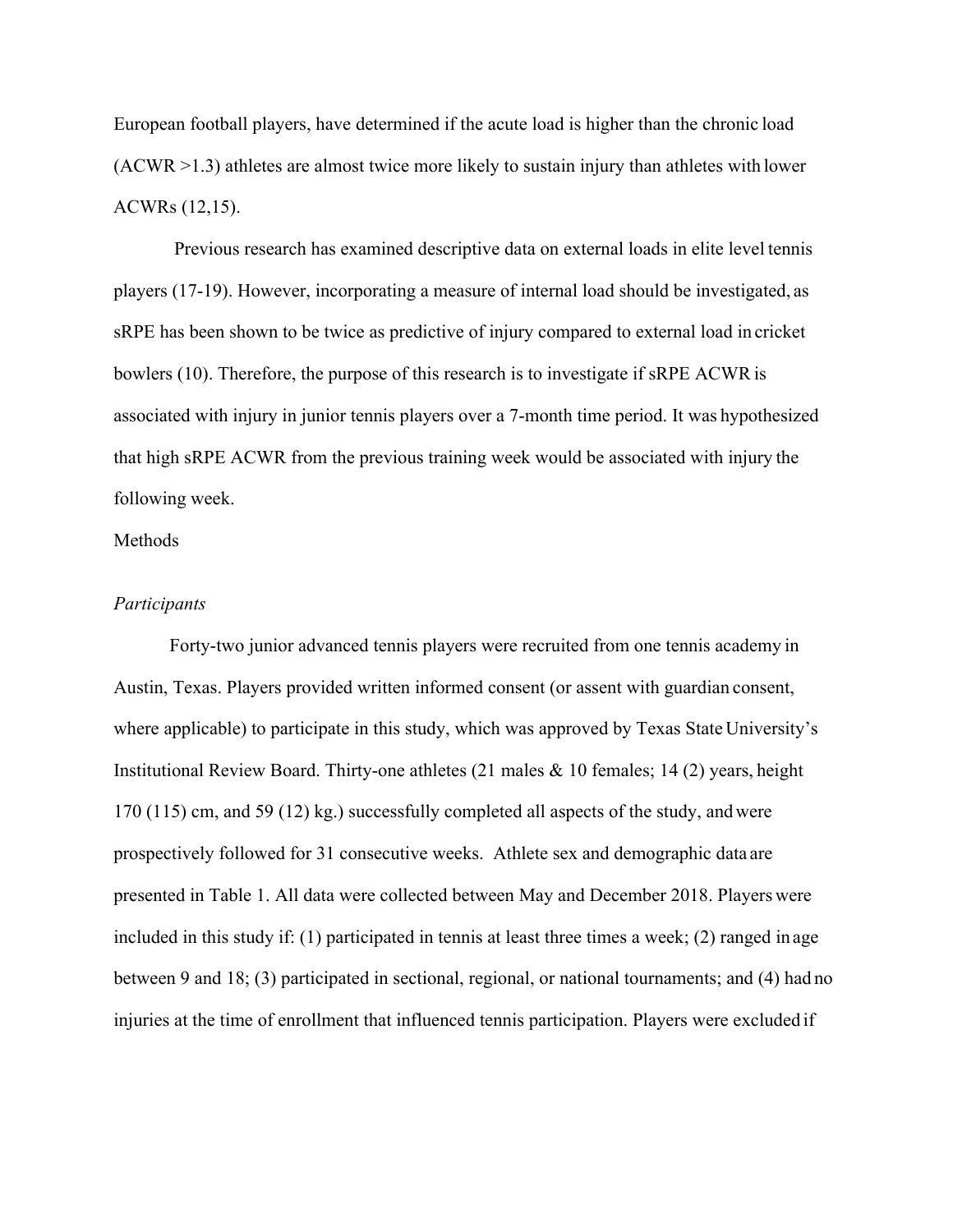did not have access to a tablet or smartphone or suffered from a contact injury. These devices were used to document load and injury throughout the study.

### *Quantifying Internal Training load*

Internal load was measured using sRPE. Researchers often refer to sRPE as a measure of internal load, (2) the authors of this research believe it is better described as internal plus load as session duration (a measure of external load) is used to quantify sRPE. Players were asked to provide a subjective rating of RPE using a 0-10 point scale as an estimate ofself-perceived training intensity (8,10). Players also documented practice duration. RPE and duration were documented within 30 minutes after every training/match session. Internal plus load was defined by multiplying the training/match session RPE by the session duration in minutes to getsRPE  $(10).$ 

### *Definition of Injury*

At the commencement of data collection, all players reported a previous history of musculoskeletal injuries sustained within the last 3 years. Injuries during the study were selfreported by the players. One member of the research team (medical professional) followed up with every documented injury to ensure the injury was a result of training and met the injury definition. Common post-practice pain or soreness that were reported by the players were excluded from analysis. All injuries were categorized using standard tennis injury surveillance procedures as suggested by Pluim and colleagues (20). An injury was defined as any noncontact injury that resulted in 1 or more missed training sessions, or a loss of match-time (10).

### *Procedures*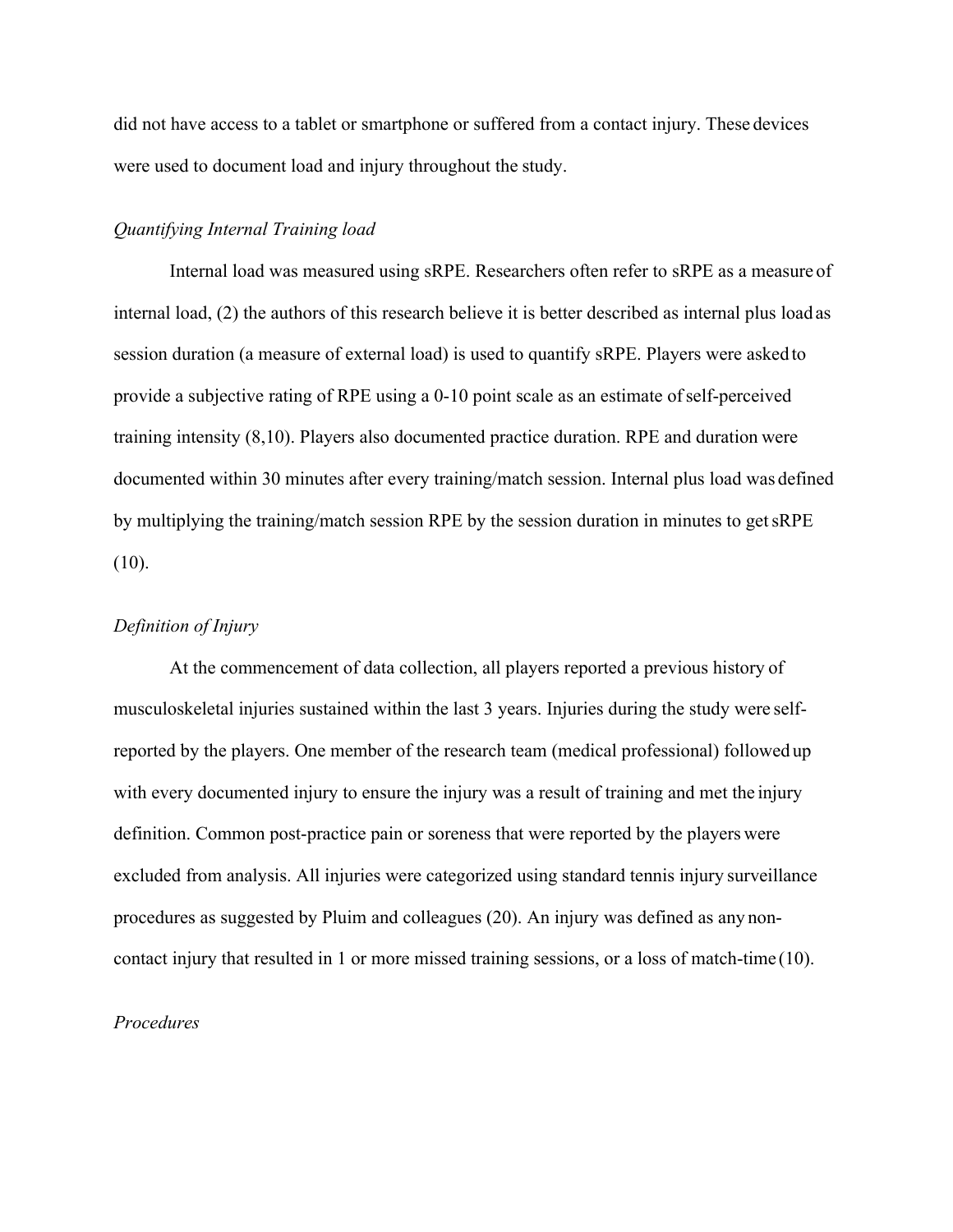Self-reported RPE, duration of training/match, and injury were recorded using AthleteMonitoring Software (FITSTATS Technologies) after every tennis session. The software is accompanied with the AthleteMonitoring Application which is compatible with any smartphone or tablet. Each player was given a username and password. Players received daily notifications from the software alerting them to document self-perceived data and training duration times.

#### *Data Reduction*

The sRPE ACWR was the primary independent variable within this study. Data were categorized into weekly blocks running from Monday to Sunday. One-week data, in conjunction with 4-week rolling mean sRPE data were calculated using the traditional coupled method for ACWR (21). The 1-week data represented sRPE acute load, while the 4-week rolling average represented sRPE chronic load. Weekly loads that were below 1 standard deviation of the player's chronic loads were removed from the analysis. These methods were in accordance with Hulin et al (10) so the final analysis would not consider small absolute increases of acute load at low chronic loads. The sRPE was left blank for players who participated in tennis practice/competition but forgot to record RPE and duration data; however, players included in the final analysis had a 90% or higher compliance rate throughout study.

## *Statistical Analysis*

A Cox proportional hazard regression model analysis was used to determine ifsRPE ACWR from the previous week was a significant predictor of injury the following week (22). The ACWR requires a minimum of four weeks to calculate; therefore, the data from this analysis were left centered at 5 weeks and right centered at 31 weeks (i.e. the end of the observational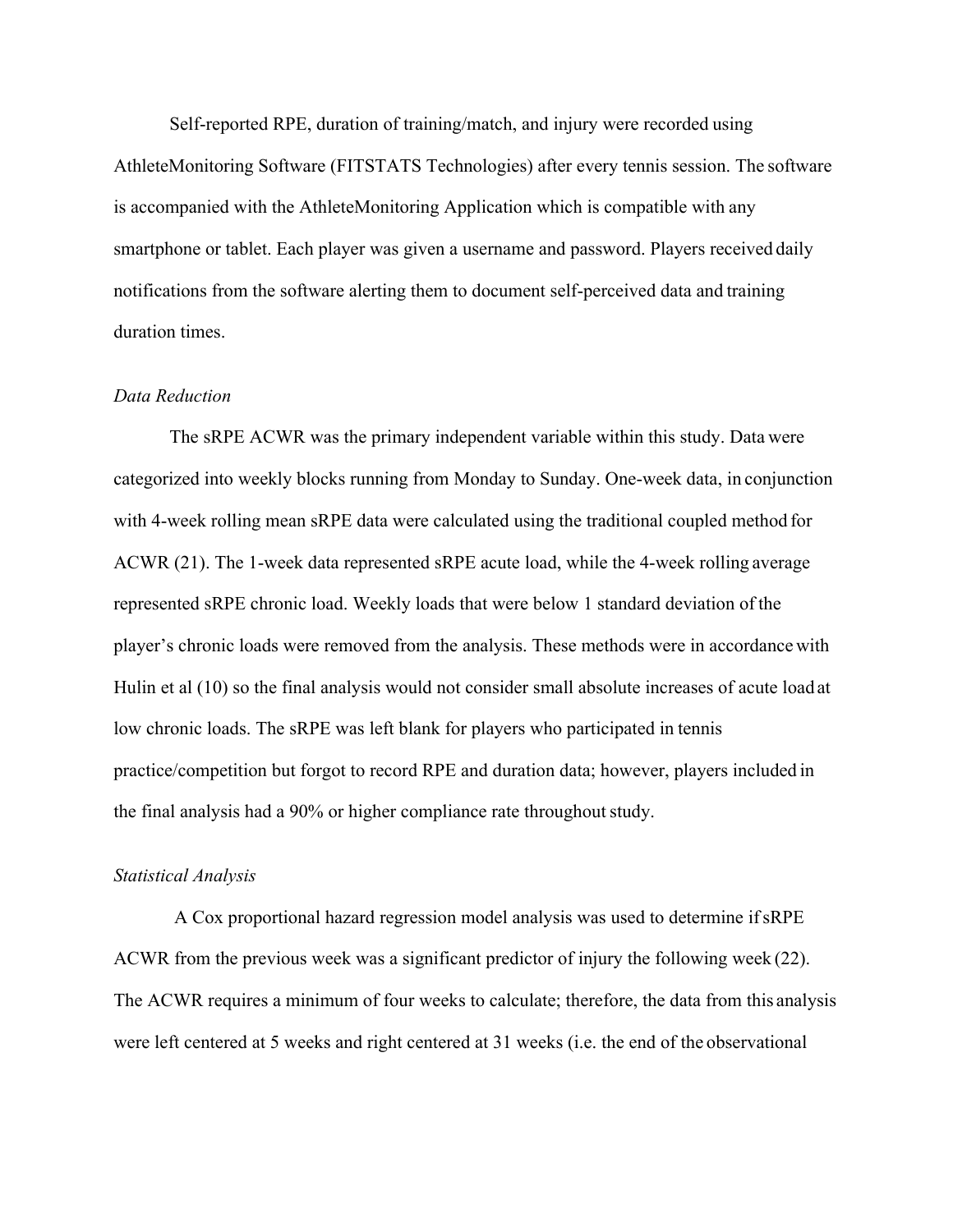period). A non-repeating single event model was applied to determine hazard ratios; where time to injury was measured in weeks. More specifically, a player was followed only until the initial injury and was then censored. Injury was coded as either zero (no injury) or one (injury). Following injury players were excluded from subsequent analyses. Beginning with the 5<sup>th</sup> week 26 participants were available for model analysis.

The primary predictor of interest was sRPE ACWR a time-varying covariate. Other predictor variables included age, sex, height, weight, years of experience, and previousinjury history. Backwards elimination was used to identify and remove non-significant predictors, manually, based upon the size of *p*-values. To control for violations of independent observations, that are unavoidable with longitudinal data, the SPSS complex sampling procedures were used. Sample weights were set at one. Significance of predictor variables were determined using Wald F statistics with an a priori alpha level of 0.05. Follow up analysis was conducted creating a categorical variable of sRPE ACWR using 1.5 as the threshold. This threshold was used as this value has been significant in other studies (10,15,23). All data were analyzed using IBM SPSS Statistics for Windows, version 22.0 (IBM Corp., Armonk, N.Y. USA).

### Results

Of the 42 players, 2 athletes sustained injuries within the first two weeks of data collection limiting the ability to calculate sRPE ACWR data, and 14 athletes were considered dropouts due to <90% data reporting compliance rate, leaving a total of 26 athletes. The average weekly compliance for documenting training load data was 92%. Of the 26 athletes 6 had a previous injury history, and 100% (6/6) of these players went on to sustain an injury during the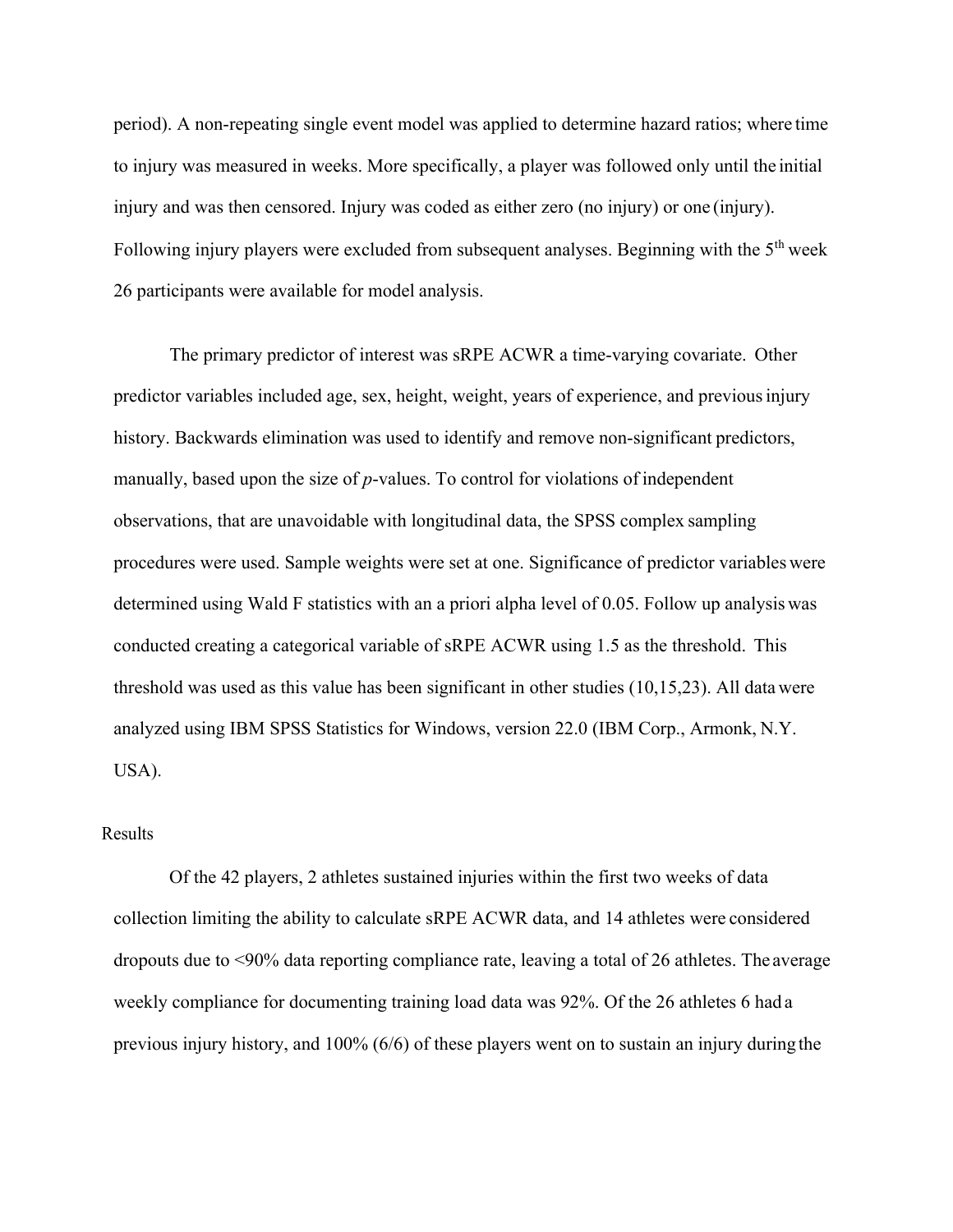study. A summary of acute and chronic workload data for all athletes are shown in Table 2. Seventeen injuries were reported over the 31 weeks. The median time loss for these injuries were 5 (IQR 0-11) days. Eleven athletes reported a lower extremity injury (65%), 4 reported an upper extremity injury (23%) and 2 reported a trunk injury (12%). All seventeen injuries are presented in table 3 by week.

Results from the Cox proportional hazard regression model analysis suggests that sRPE ACWR from the previous week (Wald  $F_{1,25} = 14.11$ ;  $p<0.001$ ) and previous injury history (Wald  $F_{1,25} = 10.78$ ;  $p=0.003$ ) were both significant predictors of injury and increased injury risk. The overall test of proportional hazard was not significant (Wald  $F_{2,24} = 2.76$ ;  $p=0.08$ ) indicating the proportional hazard assumption was met (i.e., the ratio of hazard is constant over time). Hazard ratios and 95% confidence intervals are provided in table 4 for all significant predictors. Average sRPE ACWR across all injured participants in the week preceding injury was 1.57 (0.87).

Secondary analyses using an sRPE ACWR of 1.5 was used to categorize individualsinto high and low risk categories. Changes in injury risk for high and low risk players and thosewith and without a previous history of injury are provided in figures 1 and 2, respectively. Players categorized as high risk (sRPE ACWR  $\geq$  1.5) were seven times more likely (hazard ratio = 7.51; 95% confidence interval =  $2.09 - 27.00$ ) to get injured compared to those with sRPE ACWR < 1.5 (Wald  $F_{1,25} = 10.54$ ;  $p=0.003$ ) in the week preceding injury.

#### **Discussion**

This is the first study to investigate the sRPE ACWR in relation to injury in juniortennis players. Our hypothesis was supported as high sRPE ACWR from the previous training week was associated with injury the following week. More specifically, injury risk in these junior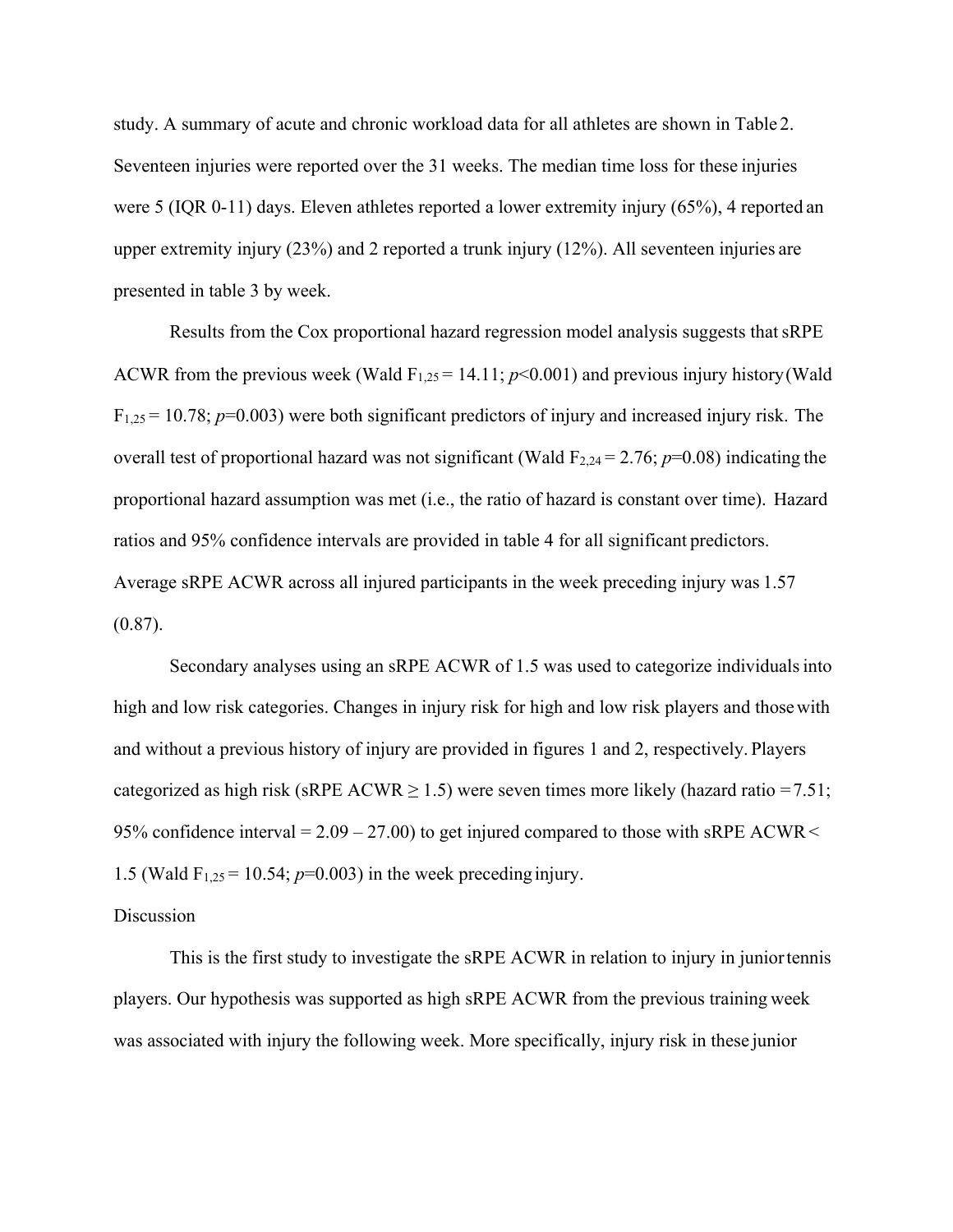tennis players increased by a factor of 2.76 (hazard ratio, table 4) for every increase of 1 in the sRPE ACWR. Players whose acute workload exceeded the chronic load had a higher probability of sustaining an injury the subsequent week. This is a finding that is consistent with a systematic review on training load and injury in athletes (24). The average sRPE ACWR of 1.57 suggests that injury risk increases when acute loads are 50% greater than typical chronic workloads. Itis important to note that some players in our study had a balanced sRPE ACWR and still sustained an injury the following week. Why a player sustains an injury is multifactorial and health care professionals and coaches should not rely on one single variable (25). For example, in thisstudy previous history of injury was also related to those who went on to sustain an injury (Figure 2).

The results of this study are consistent with previously published research observing a relationship between acute and chronic perceptions of internal load and subsequent injury risk.In cricket bowlers (10) acute loads that were similar to, or lower than the chronic load had a lower injury risk. The ACWRs that were  $\geq 1.5$  in the current week increased injury risk to 2-4 times greater in the subsequent 7 days (10) In agreement with the aforementioned study, Malone et al. demonstrated that increased weekly workloads resulted in an increased injury risk in professional soccer players (26). Researchers investigating elite rugby players determined that a very high ACWR of  $\geq$  2 demonstrated a 17% injury risk in the current week, and a 12% injury risk in the subsequent week (15). Acute:chronic workload ratios that were  $\geq$ 1.54 were associated with the greatest risk of injury at 29% (15). In the present study, the percentage of individuals who sustained an injury with sRPE ACWR  $\geq$  1.5 was 11% compared to 2% for those who sustained an injury with  $ACWR < 1.5$ .

The ACWR is a user-friendly metric that health care professionals and coaches working with tennis athletes can use to monitor sRPE training load. While the risk of injury has been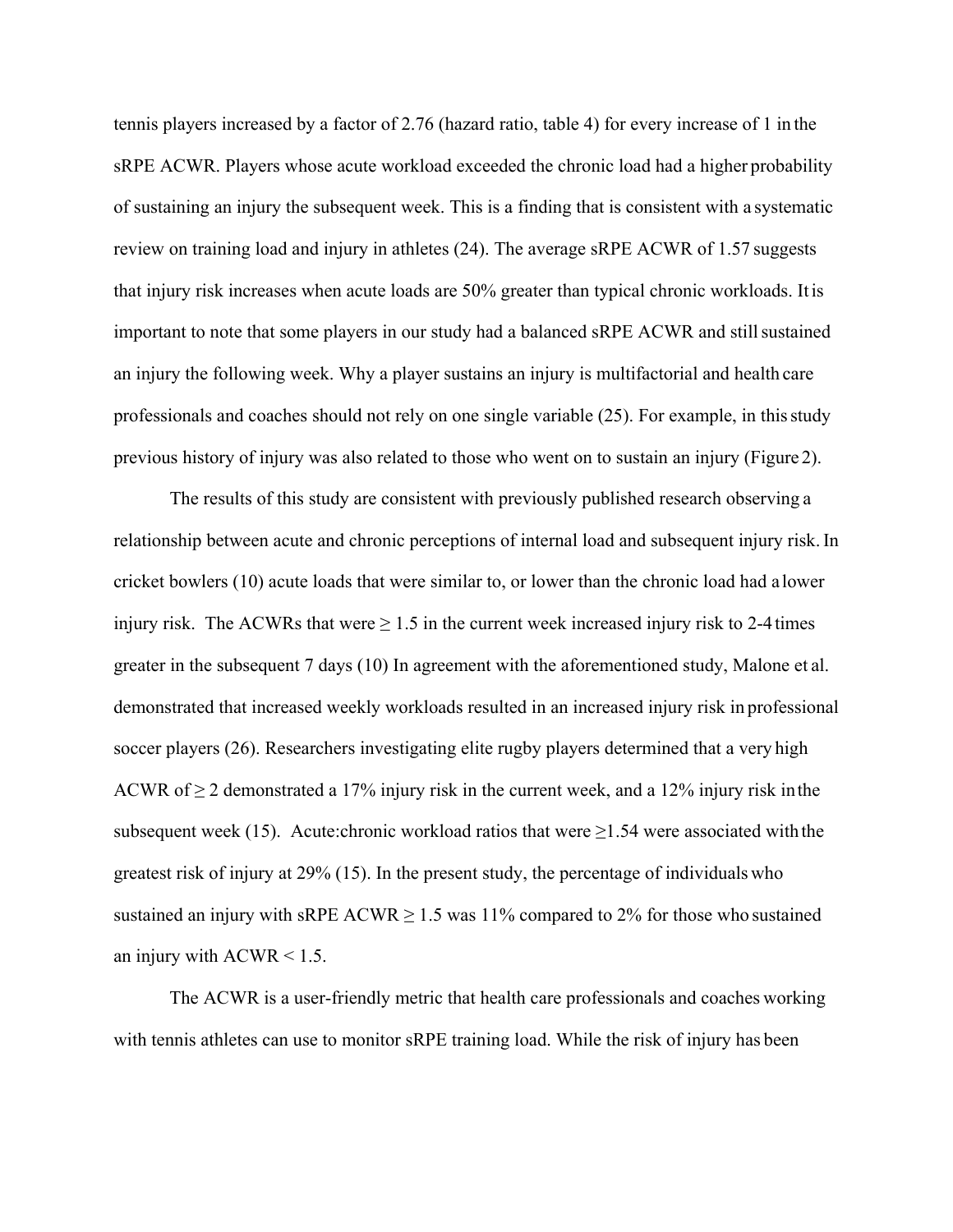shown to increase in team sports and now individual sports with a ratio of approximately 1.5; this does not mean a player cannot train at a higher ACWR (27). Training and competition load should be individualized to the athlete as some players will be able to sustain higherworkloads and some will not. An editorial in the *British Journal of Sports Medicine* discussed the importance of applying load principles to tennis and proposing six guidelines to manage training loads and reduce injury prevalence in tennis players (28). The guidelines consisted of: establishing fitness levels, minimizing week-to-week training changes, avoiding peaks in load, maintaining a correct work-rest balance ratio, establishing a minimum training load during "rest" periods, and lastly to not over do it (28). This article is a testament to the fact that manyfactors may contribute to diminishing injury risk in tennis players.

The current study has implications for coaches and players as well as health care professionals. Use of the ACWR can emphasize both positive and negative effects oftraining loads (29). Utilizing this metric can help coaches and other personnel compare the training load an athlete has actually performed relative to the amount of training they are prepared for (29). In sports like tennis where juniors can play multiple matches a day, it is important to ensure athletes are training at an adequate load up to 4 weeks in advance to help prepare for those rigorous tournament schedules. Given that the  $ACWR \ge 1.5$  was associated with injury in these tennis players and other sports (16) , the ratio may also be helpful in determining return to play for athletes rebounding from injury. While injury risk factors are likely multifactorial future research should aim to investigate multiple variables over time to determine any relationships with injury and even performance. Lastly, future research should aim to investigate if perception of exertion or intensity of duration is the most influential component of sRPE.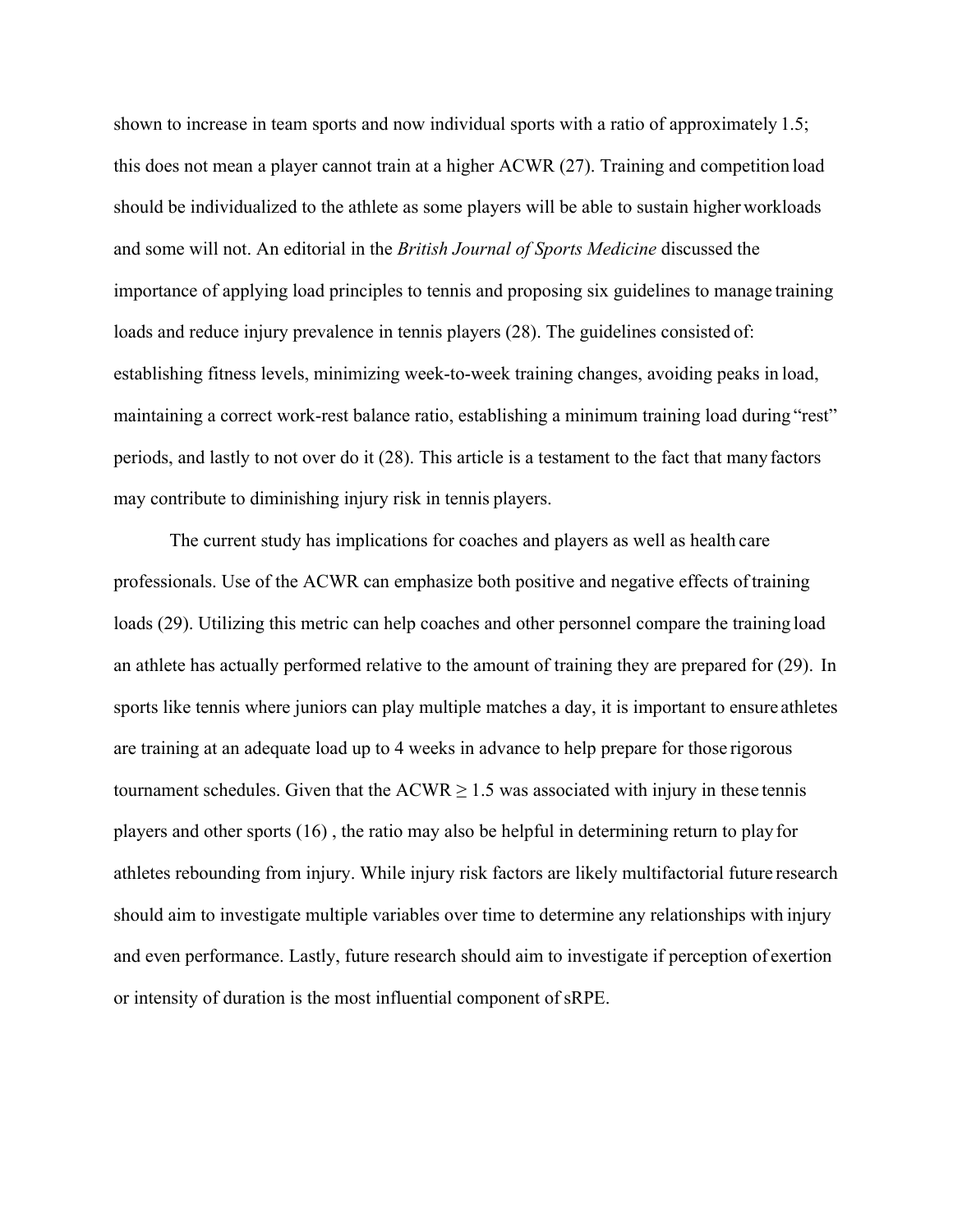This study has limitations that should be considered in interpreting the results. The athletes monitored were typical advanced junior tennis players; however, the convenience sampling from a warm region of the United States likely influence the application to other tennis players. Both sRPE and injuries were self-reported by players; however, sRPE is a common metric used to measure internal load and has been validated in previous research (6,8,10,15,26). While injury was self-reported, a certified athletic trainer was on-site every day during training to follow up with participants when injuries were documented within the AthleteMonitoring software. While the compliance rate for reporting sRPE was high (>90%), there were days in which some players missed a reporting session. Previous injury history was documented as a categorical variable (yes/no), so previous injury location was not documented. Session RPE was the main independent variable within this model. Other workload parameters were not collected; however, concurrent research on some of these participants is being conducted on other external load measures specific to tennis. Lastly, athletes were removed from analysis following the initial injury, reintroducing the athletes after the recovery period would have added more power to the data set as more injuries could have been accrued.

#### Conclusion

Monitoring and managing internal loads may be important for adolescent tennis players and may play a meaningful role in the injury prevention paradigm. The outcomes of thisstudy investigated the relationship between sRPE ACWR and injury in adolescent athletes, and further help to substantialize the impact of avoiding large spikes in acute workload relative tochronic workloads. Our study indicates that injured players perceived on average 1.5 times moreinternal plus load in the week prior to injury compared to the previous 4 weeks. Over half of theplayers that went on to sustain an injury were not prepared for the workload endured as the sRPEACWR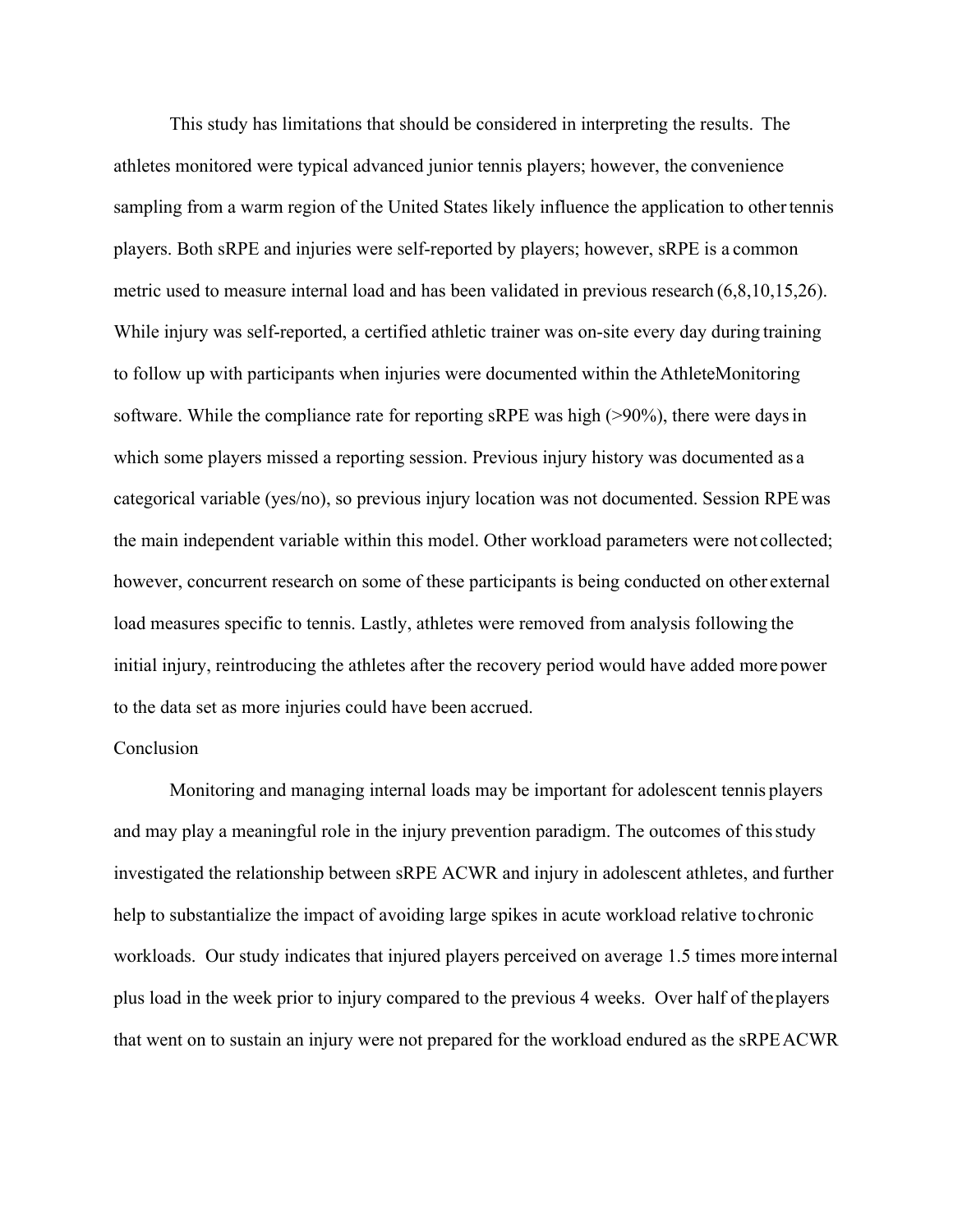was greater than 1. To the author's knowledge this study is the first of its kind in tennis players and provides evidence on the importance of consistently and progressively monitoring and managing training loads in tennis players and their association with injury.

# Acknowledgements:

This project was supported financially by Texas State University's Research Enhancement Program. The authors would like to thank Michael Donaldson and Miguel Aranda for their assistance during data collection. We would also like to thank Jack Newman and all players involved in making this study possible.

# Conflicts of Interest:

No conflicts of interest, financial or otherwise, are declared by the authors. The results ofthis study do not constitute endorsement by the American College of Sports Medicine. The results of this study are presented clearly, honestly, and without fabrication, falsification or inappropriate data manipulation.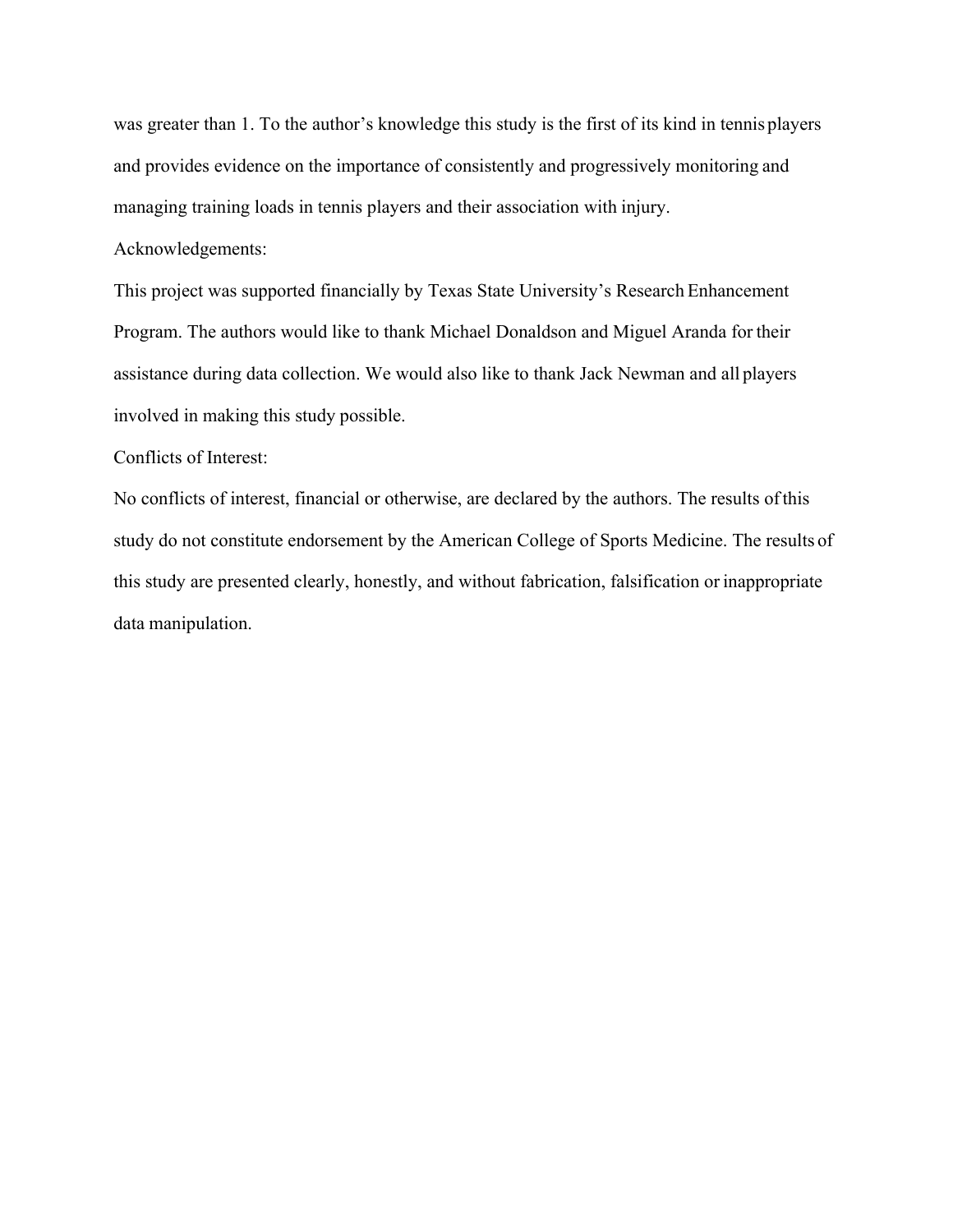# References

- Jayanthi NA, O'Boyle J, Durazo-Arvizu RA. Risk factors for medical withdrawals in United States tennis association junior national tennis tournaments: a descriptive epidemiologic study. *Sports Health.* 2009;1(3):231-235. 1.
- Soligard T, Schwellnus M, Alonso JM, Bahr R, Clarsen B, Diikstra PH, Gabbett T, Gleeson M, Hagglund M, Hutchinson MR. How much is too much?(Part 1) International Olympic Committee consensus statement on load in sport and risk of injury. *Br J Sports Med.* 2016;50(17):1030-1041. 2.
- Abrams GD, Renstrom PA, Safran MR. Epidemiology of musculoskeletal injury in the tennis player. *Br J Sports Med.* 2012;46(7):492-498. 3.
- Halson SL. Monitoring training load to understand fatigue in athletes. *Sports Med.* 2014;44 Suppl 2:S139-147. 4.
- Hjelm N, Werner S, Renstrom P. Injury risk factors in junior tennis players: a prospective 2-year study. *Scand J Med Sci Sports.* 2012;22(1):40-48. 5.
- Drew M, Finch C. The Relationship Between Training Load and Injury, Illness and Soreness: A Systematic and Literature Review. *Sports Med.* 2016;46(6):861-883. 6.
- Gomes RV, Moreira A, Lodo L, Capitani C, Aoki MS, Foster C, Jenkins D. Ecological validity of session RPE method for quantifying internal training load in tennis. *Int J Sports Sci Coach.* 2015;10(4):729-737. 7.
- Foster C, Florhaug JA, Franklin J, Gottschall L, Hrovatin LA, Parker S, Doleshal P, Dodge C. A new approach to monitoring exercise training. *J Strength Cond Res.* 2001;15(1):109- 115. 8.
- Haddad M, Stylianides G, Djaoui L, Dellal A, Chamari K. Session-RPE method for training load monitoring: validity, ecological usefulness, and influencing factors. *Front Neurosci.*  2017;11:612. 9.
- Hulin BT, Gabbett TJ, Blanch P, Chapman P, Bailey D, Orchard JW. Spikes in acute workload are associated with increased injury risk in elite cricket fast bowlers. *Br J Sports Med.* 2014;48:708-712. 10.
- Colby MJ, Dawson B, Peeling P, Heasman J, Rogalski B, Drew MK, Stares J, Zouhal H, Lester L. Multivariate modelling of subjective and objective monitoring data improve the detection of non-contact injury risk in elite Australian footballers. *J Sci Med Sport.* 2017;20(12):1068-1074. 11.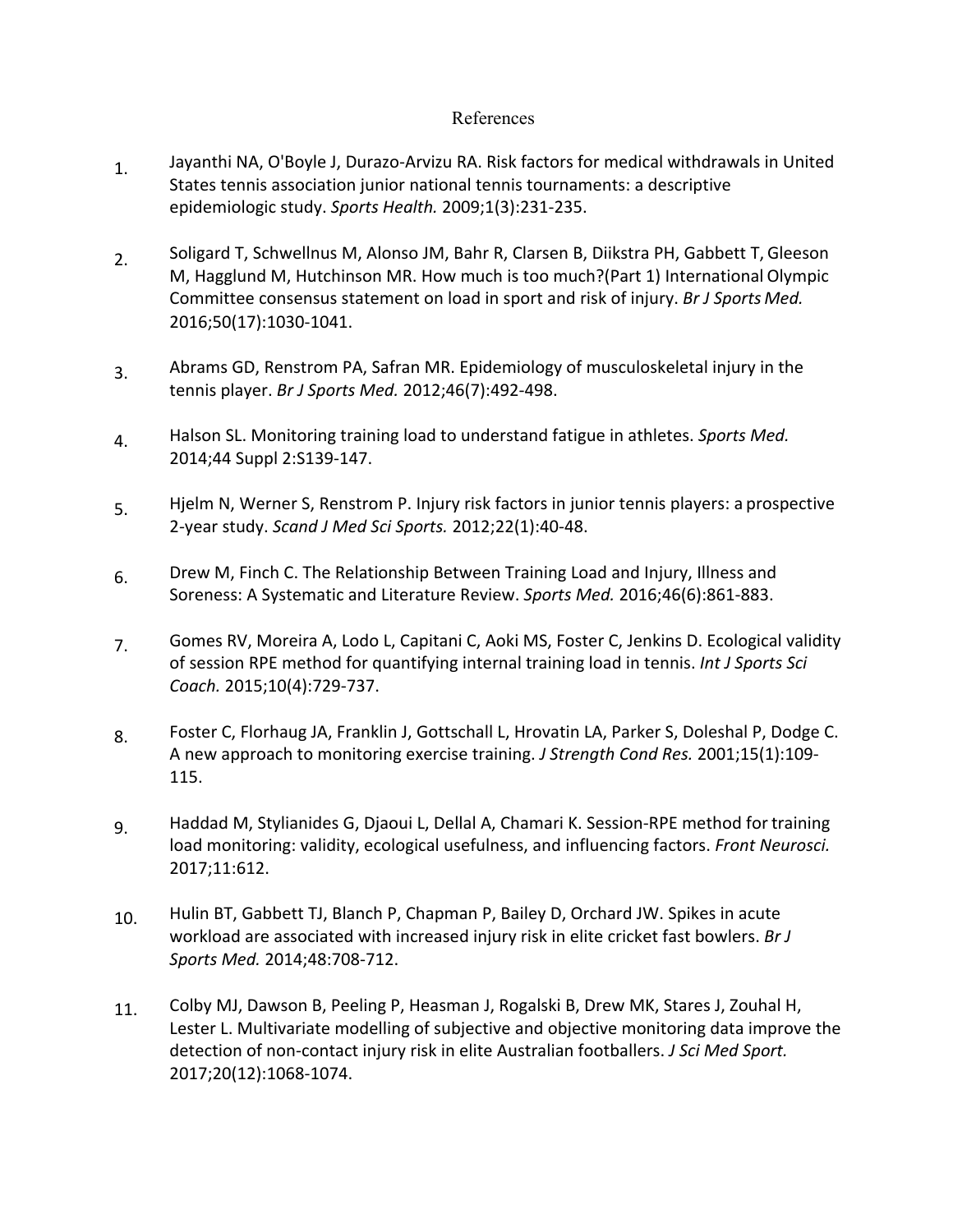- 12. McCall A, Dupont G, Ekstrand J. Internal workload and non-contact injury: aone-season study of five teams from the UEFA Elite Club Injury Study. *Br J Sports Med.* 2018;52:1517-1522.
- 13. Coutts AJ, Gomes RV, Viveiros L, Aoki MS. Monitoring training loads in elite tennis. *Rev Bras Cineantropo Desempenho Hum. 2010;12(3):217-220.*
- 14. Banister EW, Calvert TW. Planning for future performance: implications for long term training. *Can J Appl Sport Sci.* 1980;5(3):170-176.
- 15. Hulin BT, Gabbett TJ, Lawson DW, Caputi P, Sampson JA. The acute: chronicworkload ratio predicts injury: high chronic workload may decrease injury risk in elite rugbyleague players. *Br J Sports Med.* 2016;50(4):231-236.
- 16. Gabbett TJ, Hulin BT, Blanch P, Whiteley R. High training workloads alone do not cause sports injuries: how you get there is the real issue. *Br J Sports Med.* 2016;50:444-445.
- 17. Myers NL, Sciascia AD, Kibler WB, Uhl TL. Volume-based interval training programfor elite tennis players. *Sports Health.* 2016;8(6):536-540.
- 18. Whiteside D, Cant O, Connolly M, Reid M. Monitoring hitting load in tennis using inertial sensors and machine learning. *Int J Sports Physiol Perform.* 2017;12(9):1212-1217.
- 19. Myers N, Kibler WB, Axtell AH, Uhl TL. The Sony Smart Tennis Sensor accurately measures external workload in junior tennis players. *Int J Sports Sci Coach.* 2019;14(1):24-31.
- 20. Pluim BM, Fuller CW, Batt ME, Chase L, Hainline B, Miller S, Montalvan B, RenstromP, Stroia KA, Weber K, Wood TO. Consensus statement on epidemiological studies of medical conditions in tennis. *Br J Sports Med.* 2009;43(12):893-897.
- 21. Windt J GT. Is it all for naught? What does mathematical coupling meanfor acute:chronic workload ratios? *Br J Sports Med.* 2018. doi: 10.1136/bjsports-2017- 098925.
- 22. Windt J AC, Gabbett T. Khan K, Cook C, Sporer B, Zumbo B. Getting the most outof intensive longitudinal data: a methodological review of workload–injury studies. *BMJ Open.* 2018;8:e022626.doi:10.1136/bmjopen-2018-022626.
- 23. Blanch P, Gabbett TJ. Has the athlete trained enough to return to play safely? Theacute: chronic workload ratio permits clinicians to quantify a player's risk of subsequentinjury. *Br J Sports Med.* 2015;50(8):471-475.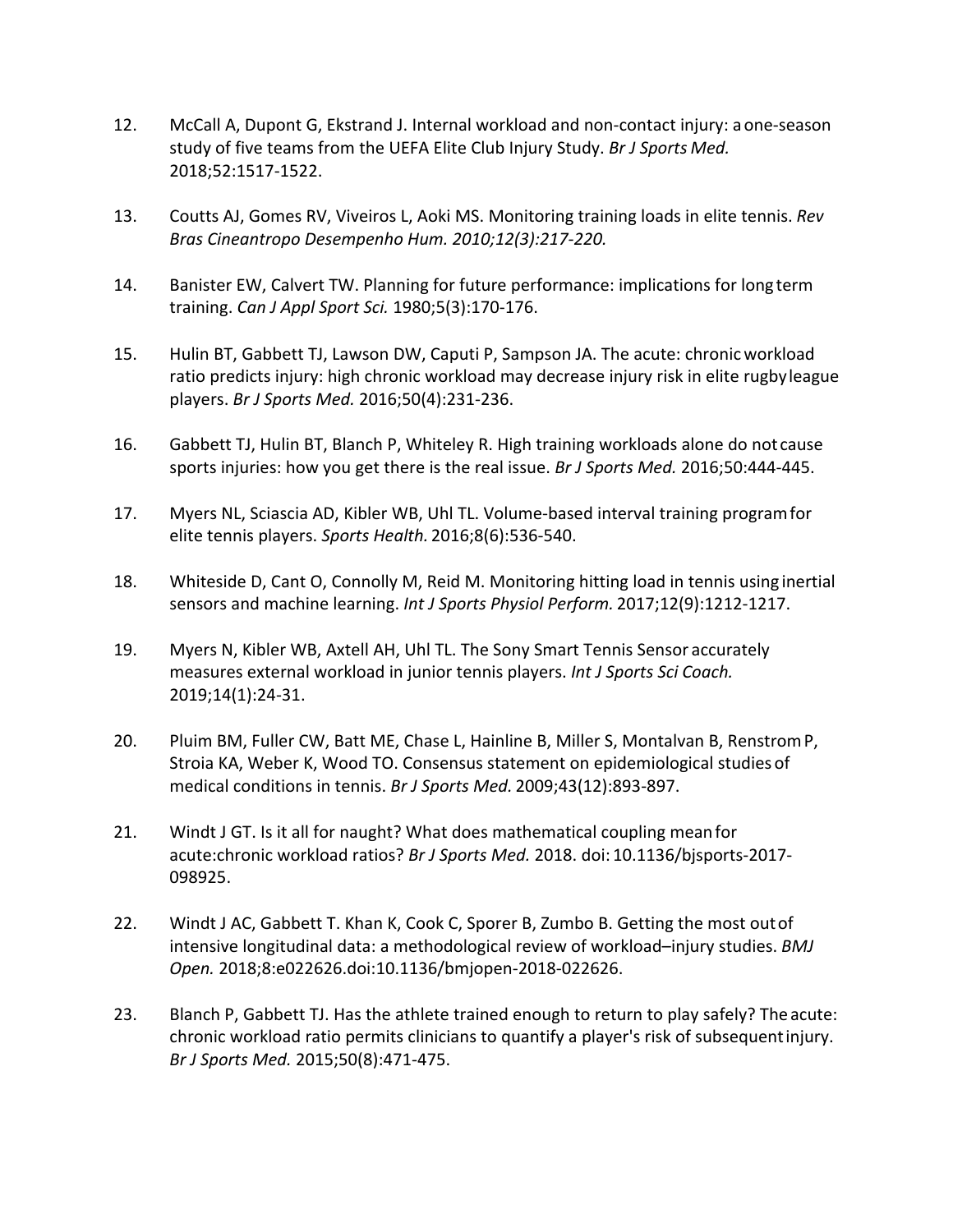- 24. Eckard TG, Padua DA, Hearn DW, Pexa BS, Frank BS. The Relationship BetweenTraining Load and Injury in Athletes: A Systematic Review. *Sports Med.* 2018;48(8):1929-1961.
- 25. Gabbett TJ. Debunking the myths about training load, injury and performance: empirical evidence, hot topics and recommendations for practitioners. *Br J Sports Med.* 2018. doi:10.1136/bjsports-2018-099784.
- 26. Malone S, Owen A, Newton M, Mendes B, Collins KD, Gabbett TJ. The acute: chonic workload ratio in relation to injury risk in professional soccer. *J Sci Med Sport.* 2017;20(6):561-565.
- 27. Bourdon PC, Cardinale M, Murray A, Gastin P, Kellmann M, Varley MC, Gabbett TJ, Coutts AJ, Burgess DJ, Gregson W, Cable NT. Monitoring athlete training loads: Consensus Statement. *Int J SPorts Physiol Perfom.* 2017;12(Suppl 2):S2161-S2170.
- 28. Pluim BM, Drew MK. It's not the destination, it's the 'road to load'that matters: a tennis injury prevention perspective. *Br J Sports Med*. 2016;50:641-642.
- 29. Gabbett TJ. The training—injury prevention paradox: should athletes be training smarter and harder? *Br J Sports Med.* 2016;50(5):273-280.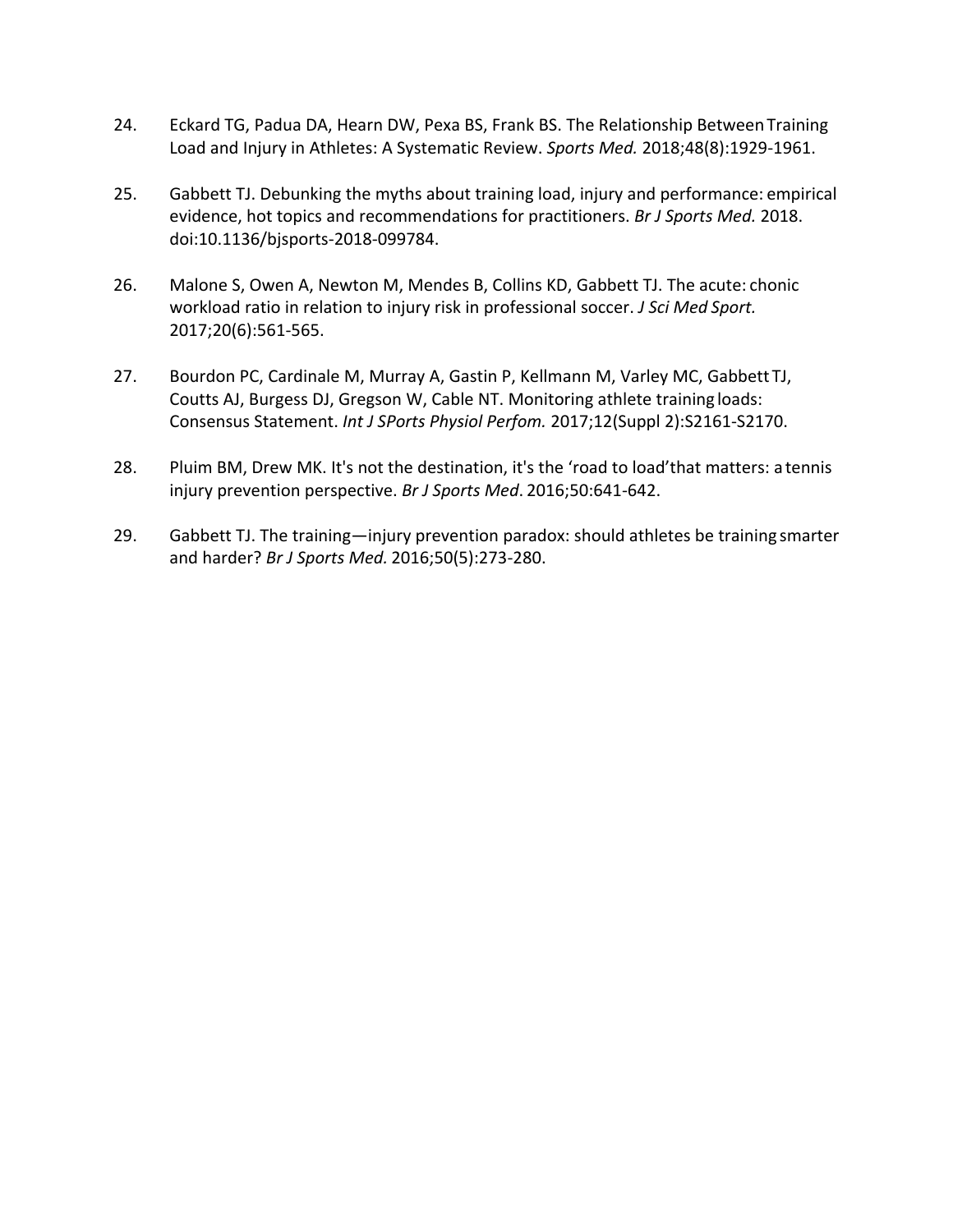|         |    | Age (years) | <b>Previous</b><br>injury<br>history $(N)$ | <b>Years of</b><br>tennis<br>experience | Height<br>(cm) | Weight<br>(kgs) |
|---------|----|-------------|--------------------------------------------|-----------------------------------------|----------------|-----------------|
| Males   | 18 | 15(2)       | 4                                          | 5(3)                                    | 171(3)         | 61(3)           |
| Females |    | 16(2)       |                                            | 6(2)                                    | 167(2)         | 55(3)           |

Table 1. Descriptive data reported as mean (standard deviation) for all 26 athletes.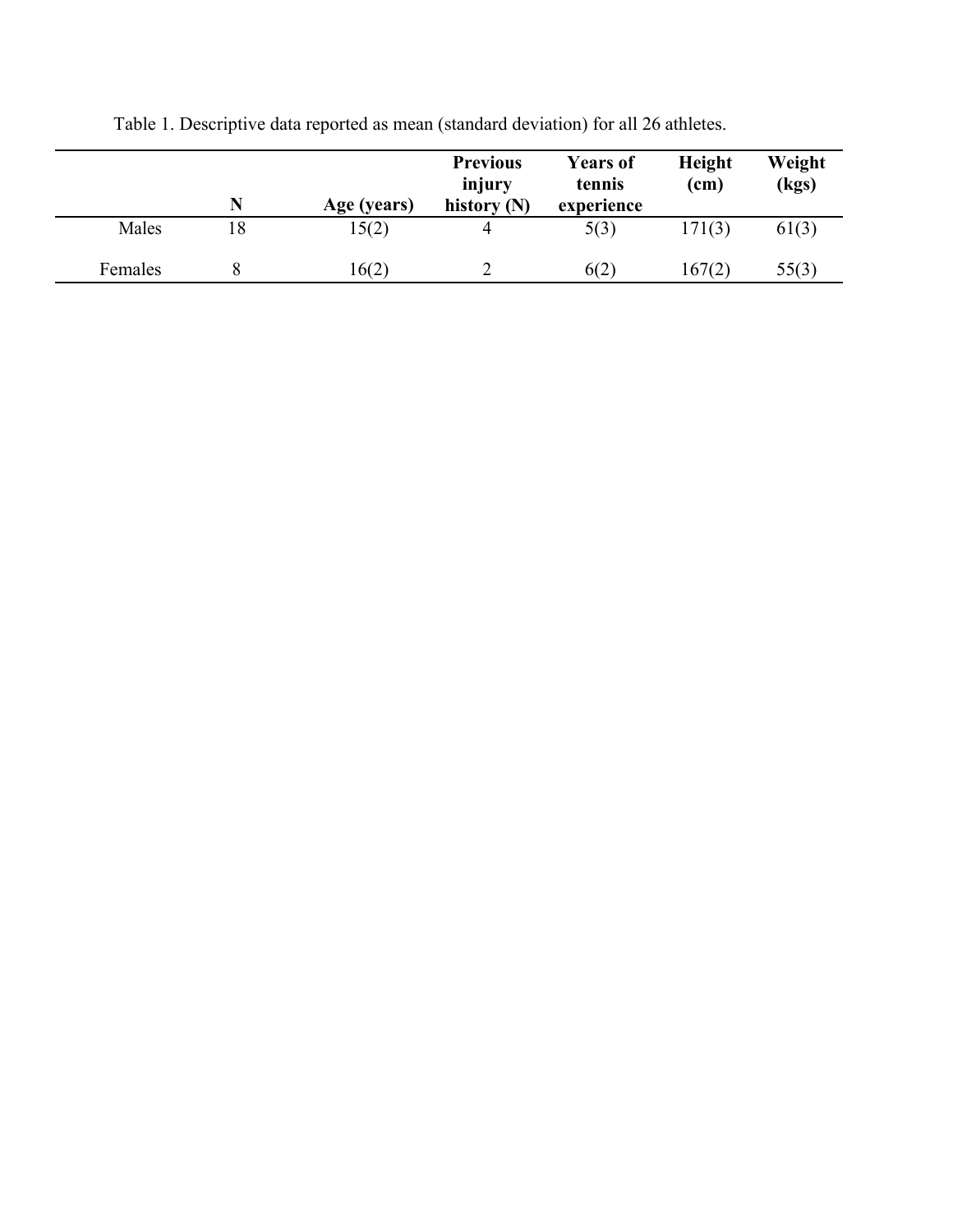| <b>Time Frame</b>                        | $*RPE$<br>(SD)                   | <b>Duration</b><br>(SD)<br>minutes | sRPE (SD) arbitrary<br>units | <b>sRPE Minimum -</b><br><b>Maximum</b> |
|------------------------------------------|----------------------------------|------------------------------------|------------------------------|-----------------------------------------|
| Acute (1-week total)                     | -                                | -                                  | 2,880 (2,126)                | $0 - 9,090$                             |
| Chronic (4-week<br>average)<br>All weeks | $\overline{\phantom{a}}$<br>7(2) | ۰<br>117 (43)                      | 3,373(1,621)<br>-            | $0 - 7,626$                             |

Table 2. Descriptive load data reported as mean (standard deviation) for all athletes over the duration of the study.

sRPE = Session rate of perceived exertion

\*Represents average RPE of all players during training/competition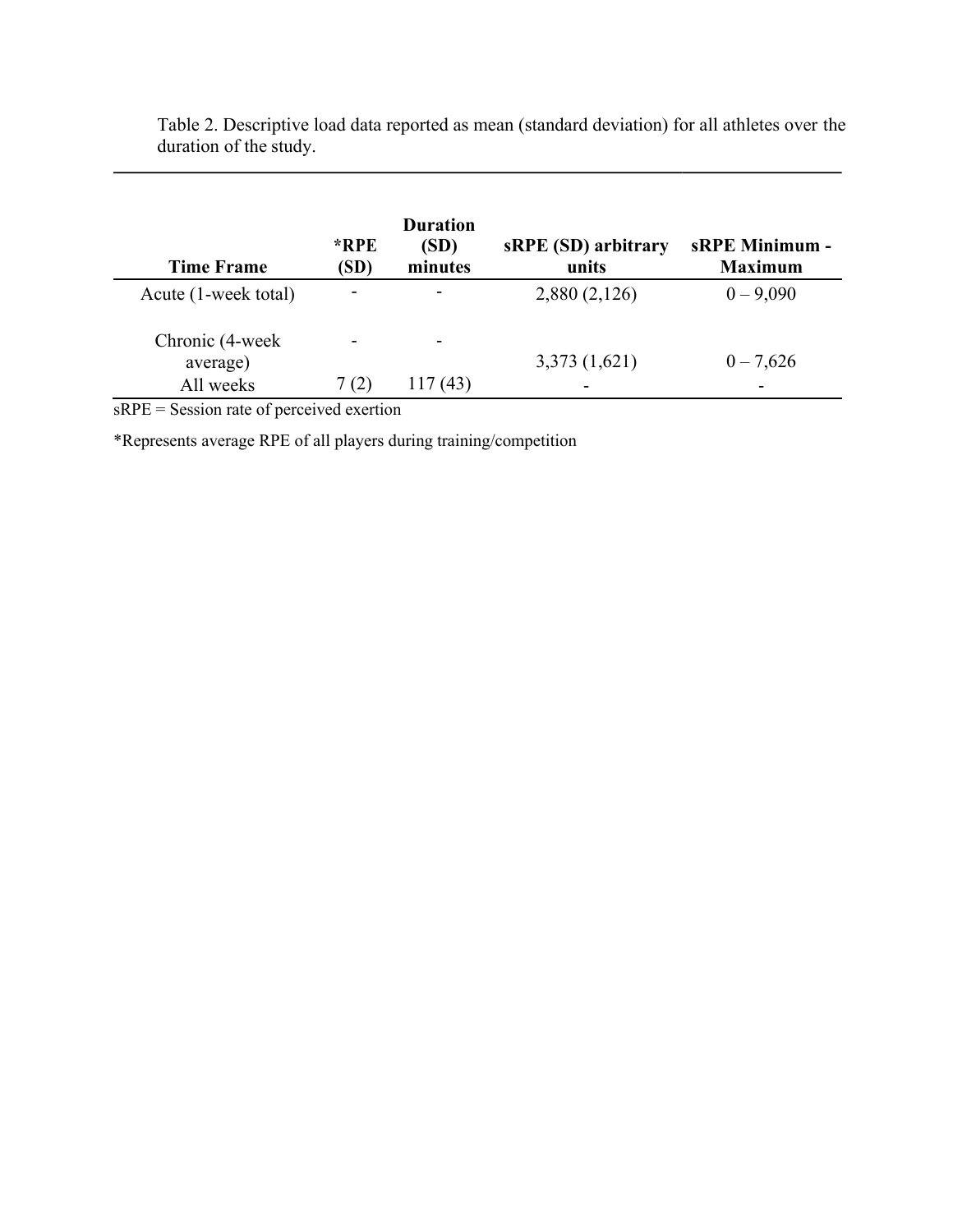| Week of       |                        | <b>Injury</b> | <b>sRPE ACWR</b> in week prior |
|---------------|------------------------|---------------|--------------------------------|
| <b>Injury</b> | <b>Injury Location</b> | Grouping      | to injury                      |
| 5             | Ankle                  | Muscle/tendon | $1.34*$                        |
| 7             | Calf                   | Muscle/tendon | 0.72                           |
| 7             | Knee                   | Muscle/tendon | $1.67*$                        |
| 7             | Knee                   | Muscle/tendon | 0.86                           |
| 8             | Trunk                  | Muscle/tendon | $1.40*$                        |
| 11            | Shoulder               | Muscle/tendon | $2.35*$                        |
| 12            | Forearm                | Muscle/tendon | 1.97*                          |
| 16            | Hip                    | Muscle/tendon | $1.55*$                        |
| 16            | Back                   | Muscle/tendon | $2.49*$                        |
| 18            | Hamstring              | Muscle/tendon | $4.0*$                         |
| 20            | Wrist                  | Muscle/tendon | 0.79                           |
| 20            | Heel                   | Bone          | 0.84                           |
| 20            | Shoulder               | Muscle/tendon | $1.31*$                        |
| 21            | Hamstring              | Muscle/tendon | $1.15*$                        |
| 21            | Heel                   | Bone          | 0.54                           |
| 21            | Hamstring              | Muscle/tendon | $2.39*$                        |
| 21            | Back                   | Muscle/tendon | $1.24*$                        |

Table 3. Injury and sRPE ACWR descriptive data in the week preceding injury.

\*represents sRPE acute workload > sRPE chronic workload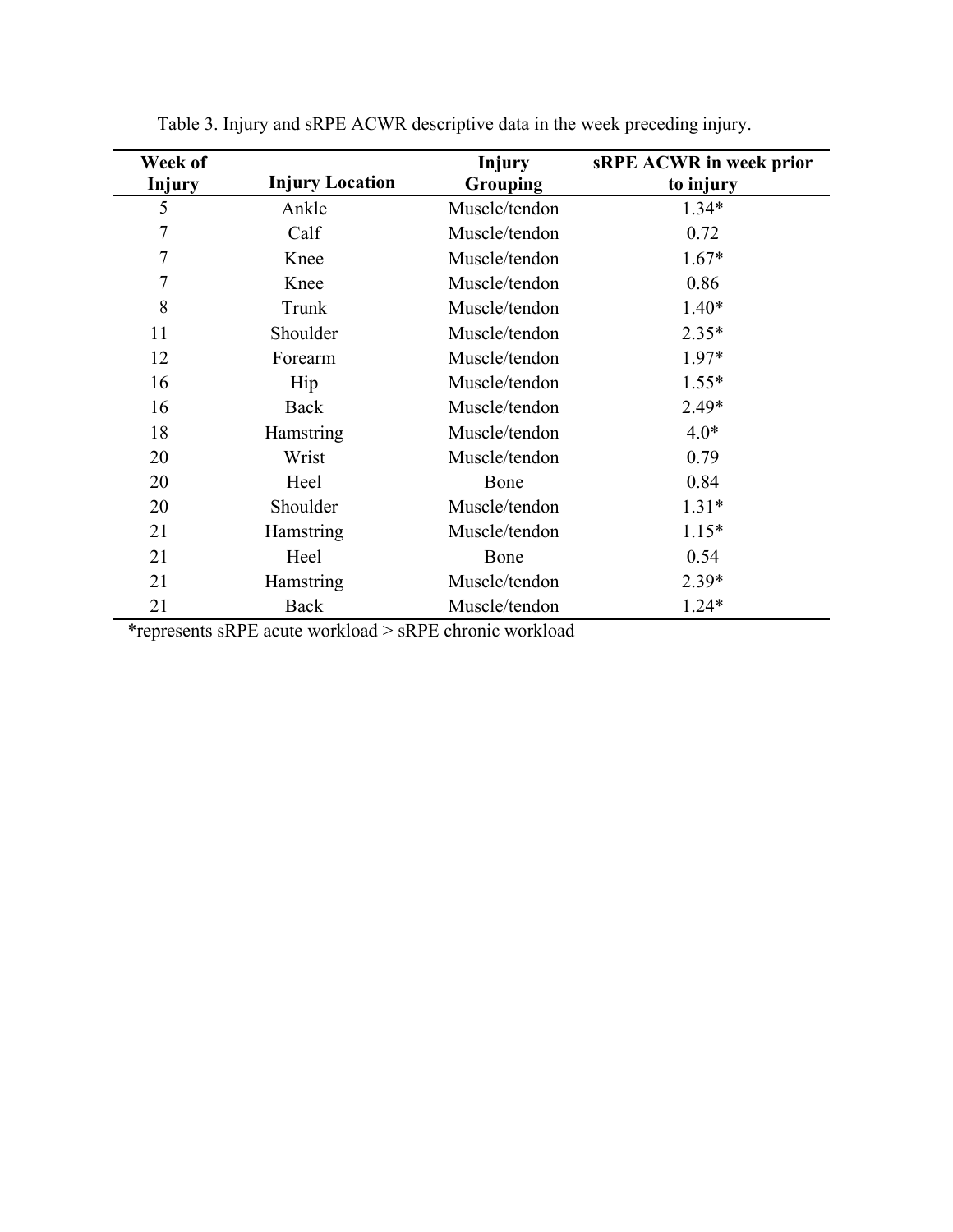# Table 4. Hazard Ratios

| <b>Risk Factor</b>      | Parameter Estimate | <i>n</i> -value | Hazard Ratio<br>(95% CI for Hazard Ratio) |
|-------------------------|--------------------|-----------------|-------------------------------------------|
| sRPE ACWR               | 1.02               | 0.001           | $2.76(1.58-4.82)$                         |
| Previous Injury History | 1.45               | 0.003           | $4.25(1.71-10.51)$                        |

*Note: Parameter estimates, and hazard ratios are calculated using no previous history of injury* as the reference category; those with a history of injury are more likely to become injured compared to those with no history of injuries.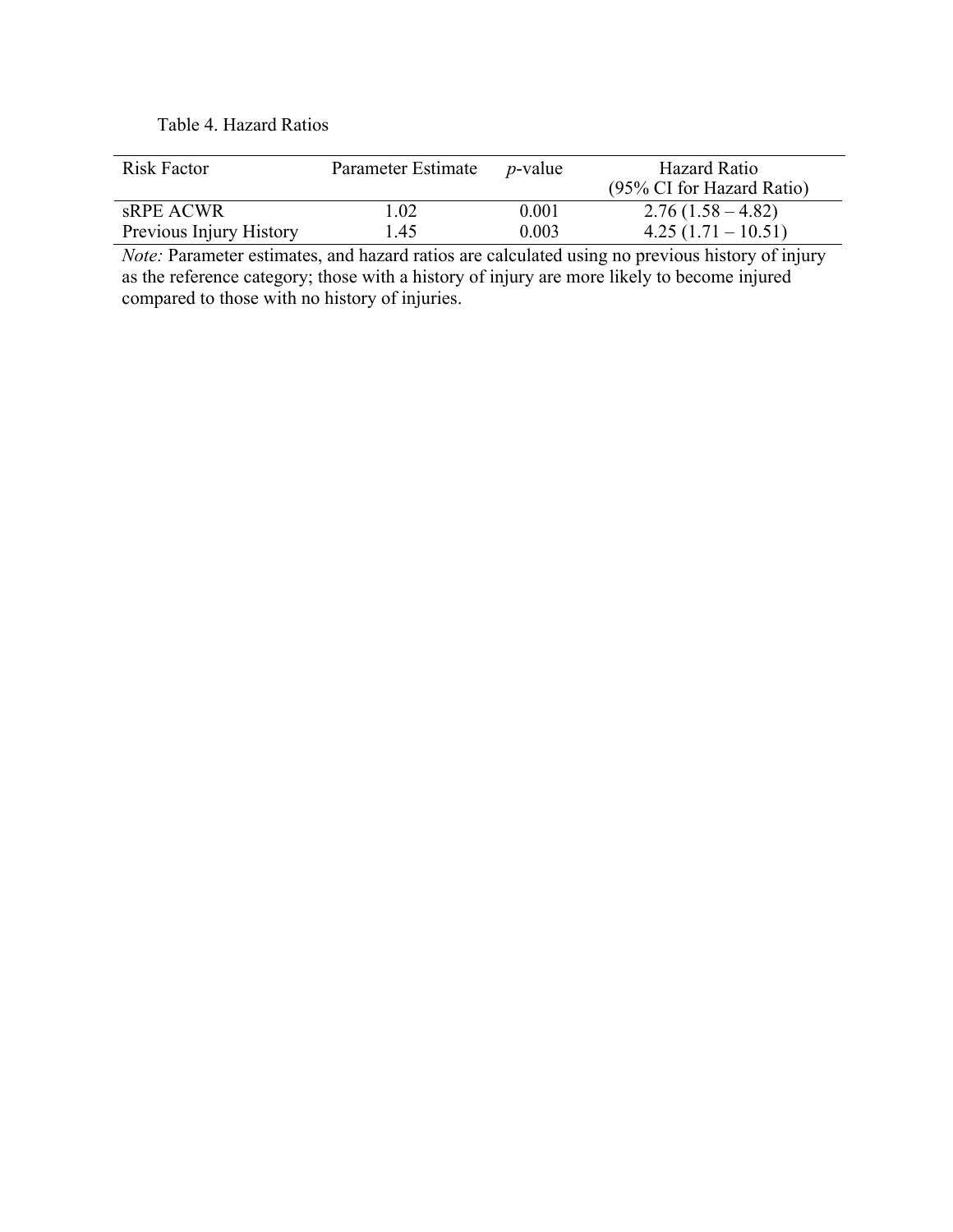Figure 1. Represents the probability of injury in the subsequent week using 1.5 sRPE ACWR cutoff